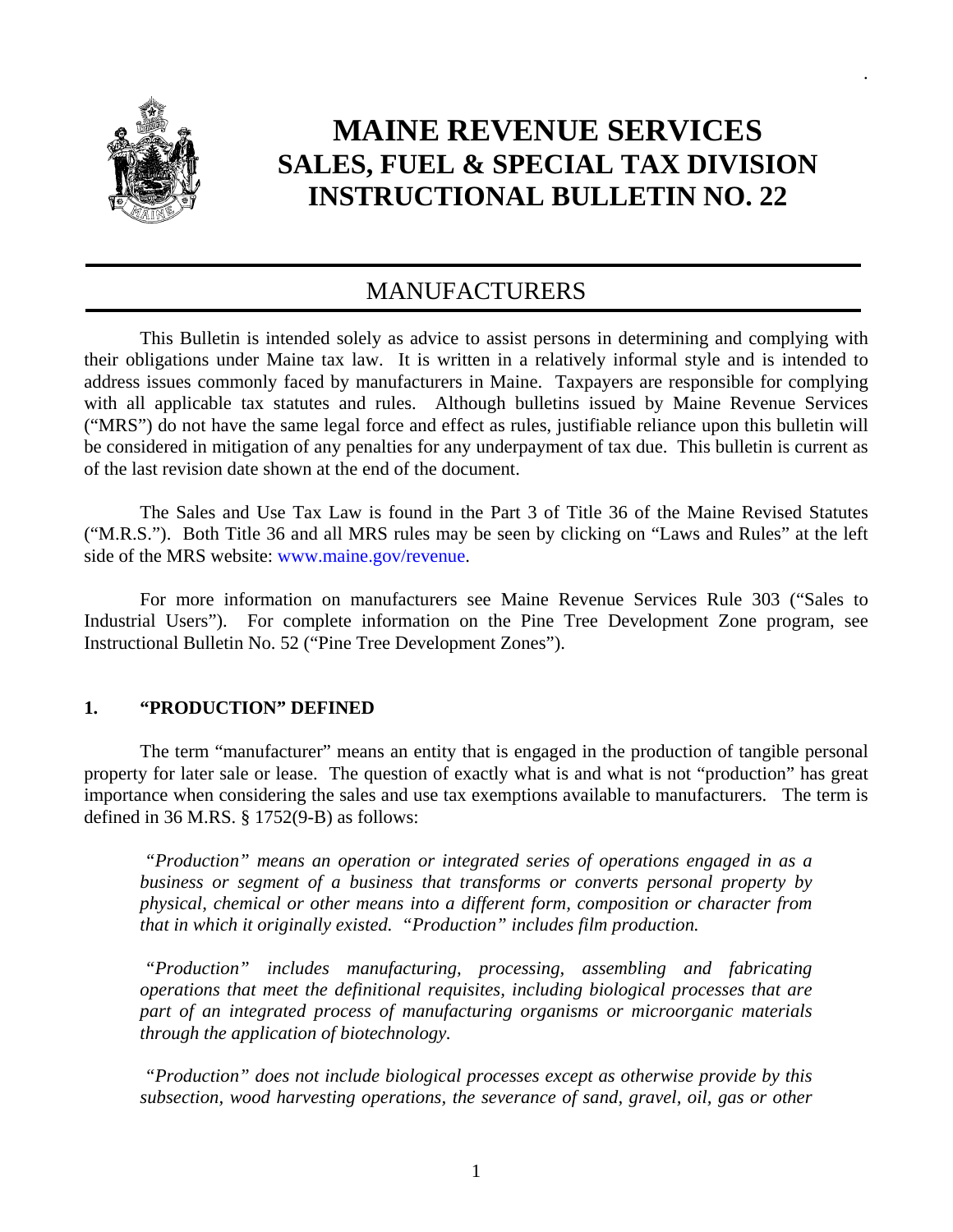*natural resources produced or severed from the soil or water, or activities such as cooking or preparing drinks, meals, food or food products by a retailer for retail sale.* 

.

 In summary, in order for "production" to exist, a business must be engaged, in whole or in part, in the transformation of raw materials into a new and different product. Some common examples are:

- a paper mill converting wood chips into paper;
- a wood crafter converting lumber into finished furniture; and
- a seamstress converting cloth material into a dress.

# **A. WHEN PRODUCTION BEGINS**

The point at which production begins depends on whether or not the raw materials used in the production process are stored. If the materials are stored, production begins with the movement of the materials from storage to the first production machine. If the materials are not stored, production begins with the movement of the materials from point of delivery to the first production machine.

For example, a manufacturer of furniture receives rough sawn lumber and stores this lumber in a warehouse. The first production machine for this manufacturer will likely be a planer. Production begins when the rough lumber is removed from storage and brought to the planer. If this movement to the planer is accomplished mechanically, the machine used to move the lumber to the planer is considered to be used in production.

In another example, a manufacturer of plastic widgets stores its plastic pellets in storage tanks. The first production machine is machinery that melts down the pellets into a liquid form. Production begins when the plastic pellets move toward the melting machine. If this is accomplished through a piping system, for instance, production begins when the pellets leave the storage tank and the piping system is considered part of production.

#### **B. WHEN PRODUCTION ENDS**

 Production ends with the completion of the finished product before the product is stored for later delivery. This may include packaging operations – but only those that are part of a series of operations within the production line and the packaging is performed before the product is stored. Packaging operations that occur after the product has been placed in storage or that occur within the storage facility are not part of production.

 For example, a manufacturer of compact discs has a machine within its production line that inserts the disc into a plastic case and shrink-wraps each individual case. This packaging operation is part of production. In contrast, if the cases are instead sent to a storage room and later shrink-wrapped into packages of 10 and inserted into cardboard boxes for shipping to customers, the shrink-wrapping and packaging operation is not part of production.

# **C. EXCLUSIONS FROM PRODUCTION**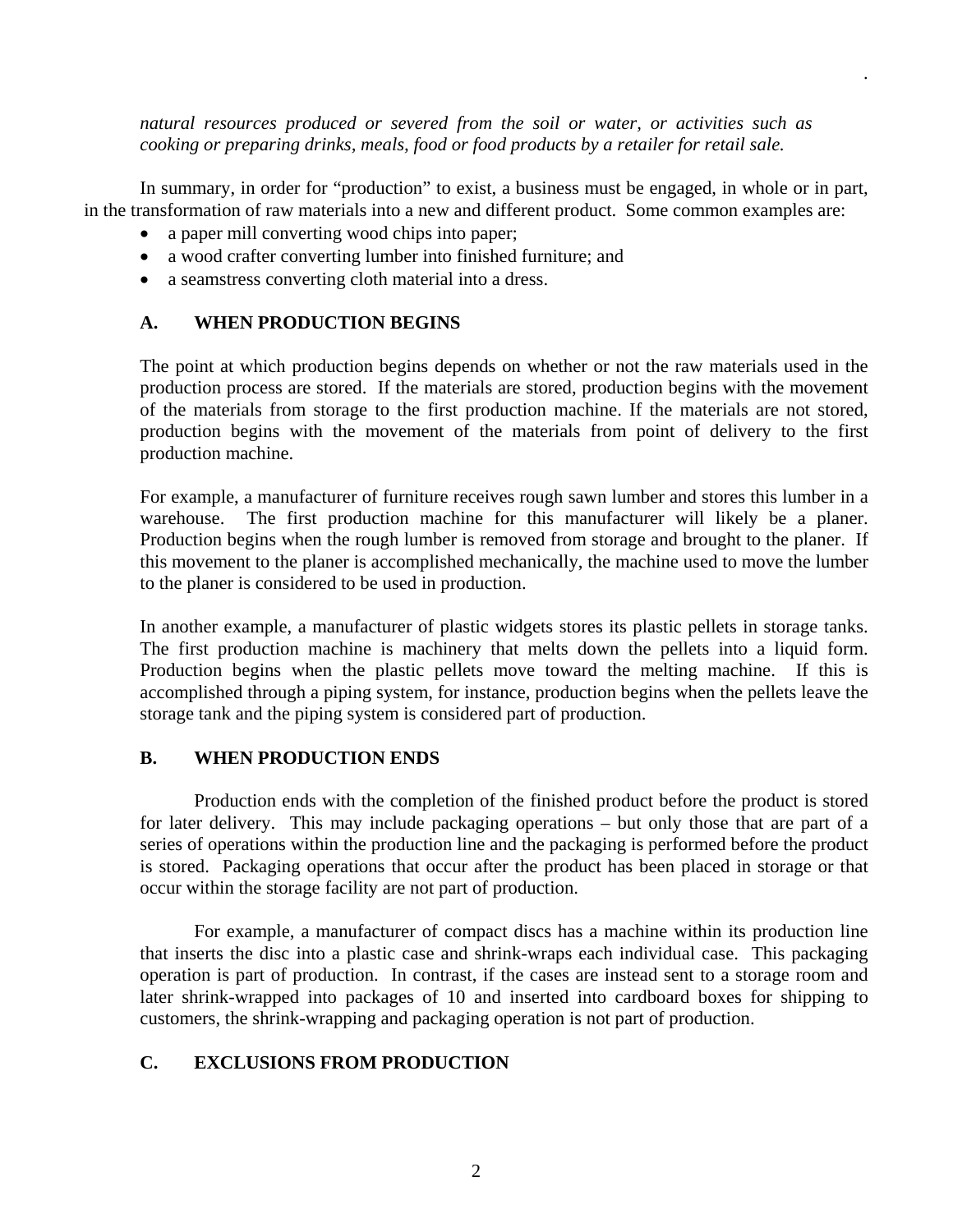Machinery and equipment used primarily in the following activities or operations are excluded from the definition of "production" and generally **do not** qualify for the production exemption. **The purchase of these items is taxable unless covered by a different exemption.**

**(1) Acquisition of raw materials.** Machinery or equipment used in the acquisition of raw materials, including wood-harvesting operations and severing sand, gravel, or other natural resources from soil or water.

.

*Examples: Cameras used by newspaper photographers to record images on film for later selection and use in newspaper production; chain saws used to harvest wood for subsequent milling; excavation equipment used to extract clay from which bricks are later formed.* 

**(2) Storage and handling (pre- and post-production).** Machinery or equipment used in the storage or handling of exempt material prior to the movement of the materials between the point of receipt or storage area and the first production operation, or after the completion of any in-line packaging operation.

*Examples: A crane used primarily to unload logs from trucks into storage piles, prior to movement of the logs to a debarker or pulp grinder; an ice machine used primarily to keep fresh food cold during delivery, rather than to chill or freeze food as a step in the processing; a forklift used primarily to move palletized product from the palletizer to a warehouse pending shipment.* 

**(3) Product transportation/distribution.** Machinery or equipment used in the transportation of product on public ways between different production sites, or in the distribution of product to customers.

*Example: A truck used to carry packaged product to customers.*

**(4) Biological processes.** Machinery or equipment used in connection with biological processes. A biological process is a natural process that occurs with little or no intervention from humans or machinery.

*Examples: Equipment used in the hatching of eggs or in the growing of crops. (See Part 2, section I for information on an exception to this rule in the case of biotechnology.)* 

**(5) Activities by a retailer in connection with the preparation of food to be sold by the retailer.** Machinery or equipment used by a retailer in the preparation of food to be sold by the retailer.

*Examples: Refrigerators, ovens, and blenders used by a restaurant in the preparation of meals.* 

**(6) Administrative functions.** Machinery or equipment used in administrative, personnel, security, inventory control, administrative record keeping, ordering, billing, or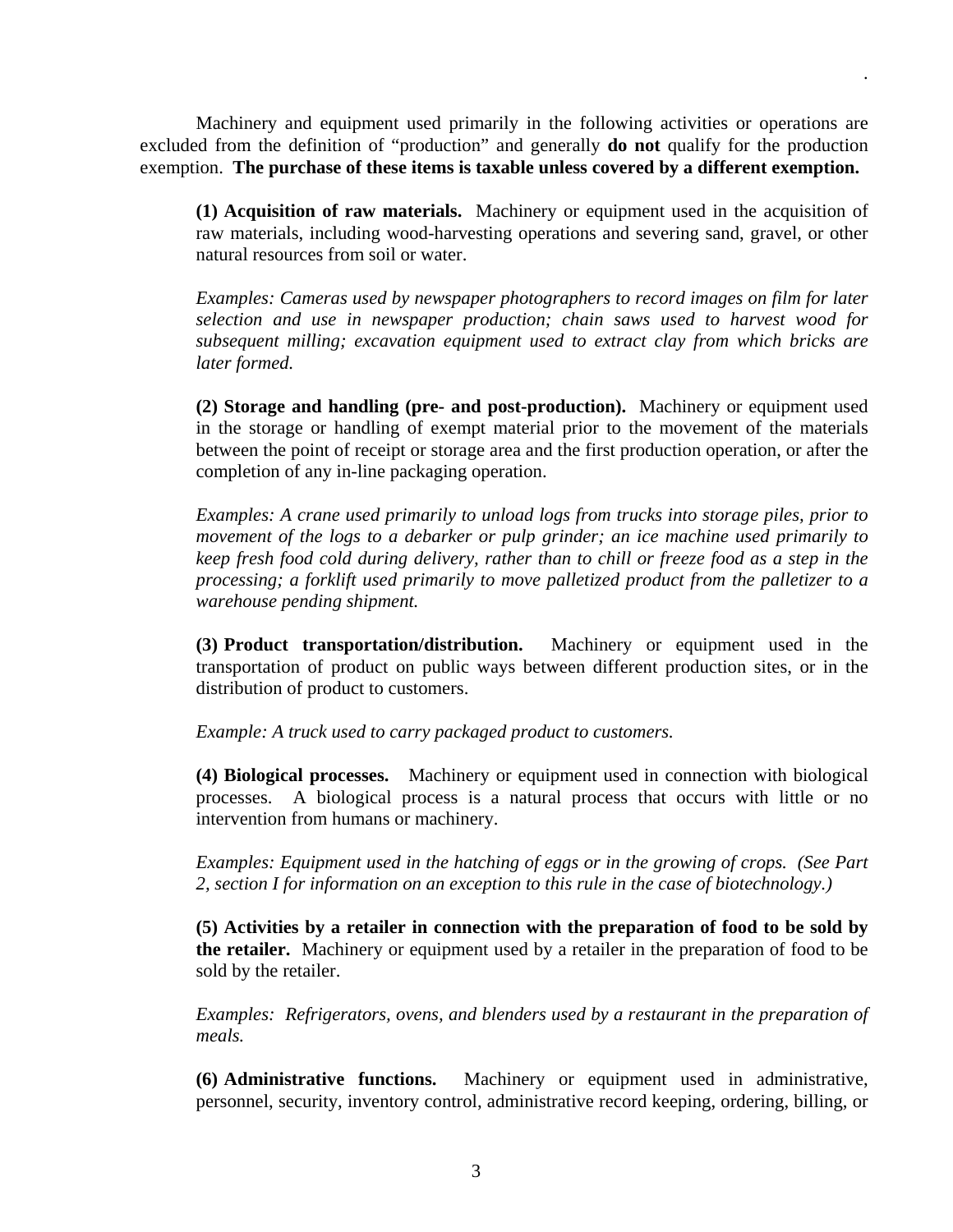similar support functions.

*Examples: Computers used primarily for billing, payroll and business correspondence; telephone systems; security cameras.* 

.

**(7) Quality control.** Machinery or equipment used for quality control purposes (other than as described in Part 2, section  $A(4)(g)$ ).

(**8) Maintenance/cleaning.** Machinery or equipment used to clean, repair, or maintain real or personal property in the manufacturing facility (other than attachments to exempt machinery and equipment described in Part 2, section A(4)(e) below).

*Examples: A floor polishing machine; welding equipment used to repair production piping; equipment used to sharpen the blades of saws used at a lumber mill; brooms and other cleaning supplies.*

**(9) Safety/fire protection.** Machinery or equipment used for fire protection or the protection and safety of workers or other persons (unless the equipment is attached to or incorporated into exempt machinery and equipment).

*Examples: A plexiglass screen (not attached to exempt equipment) used to protect passing workers and visitors from flying debris; fire extinguishers and fire sprinkler systems; an emergency shower and eyewash station; security systems; standard safety clothing and other standard safety items worn by employees.* 

**(10) Non-specialized environmental controls (lighting, HVAC, etc.).** General plant lighting, heating, ventilation, air conditioning, or similar environmental control designed for the comfort or convenience of employees. (See Part 2, section  $A(4)(i)$  below regarding specialized environmental control items essential to a particular production process).

*Examples: A general building HVAC system used to cool and ventilate a room where wood workers assemble furniture; an office humidifier; thermostats used to control a boiler used primarily to heat a building.* 

**(11) Certain electrical equipment.** Electrical equipment located prior to the last transformer at the manufacturing facility that steps electricity up or down to the voltage at which the electricity is primarily used by other exempt machinery and equipment, when the electricity has been purchased from or supplied by another person, except as provided in Part 2, section  $(A)(4)(i)$  below.

*Examples: In a meat packing plant that receives 34.5KV electricity from the grid and steps the electricity down with its own transformer to 12KV, then transmits the electricity*  with its own wires to a second transformer that reduces the voltage to 480 volts for use at *that voltage by its production machinery, the first transformer would be taxable (the second transformer would be exempt).*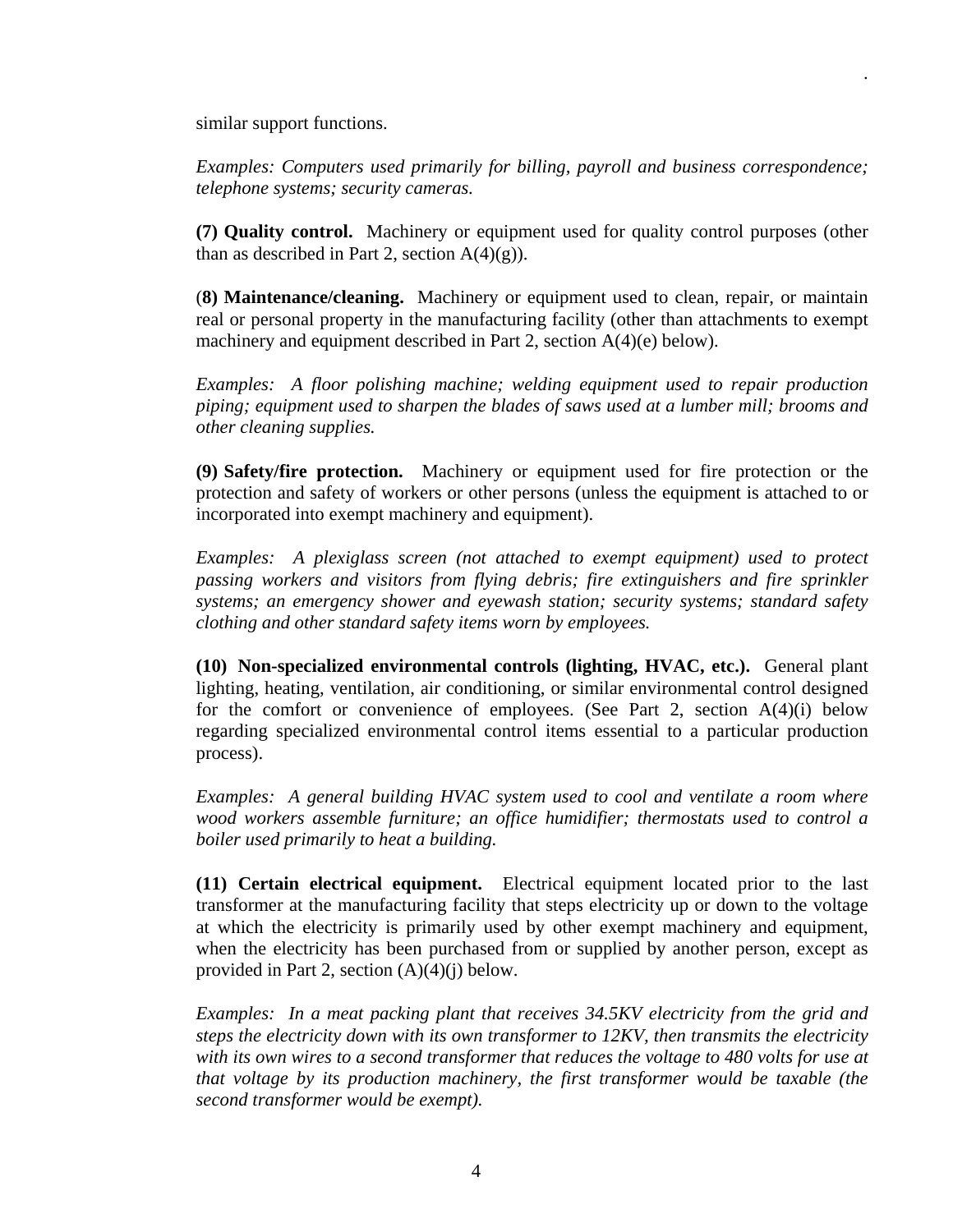#### **2. EXEMPTIONS**

 The Maine Sales and Use Tax Law provides the following categories of exemptions to manufacturers:

.

- A. Machinery and Equipment Used in Production
- B. Ingredients (Raw Materials) or Component Parts
- C. Items that are Consumed or Destroyed in Production
- D. Fuel and Electricity
- E. Water Pollution Control Facilities
- F. Air Pollution Control Facilities
- G. Machinery and Equipment Used in Research and Development
- H. Contracts with U.S. Government
- I. Biotechnology
- J. Fuel Oil and Coal

 Each of these exemptions has detailed and specific requirements in order for the purchase or use of an item to qualify for the exemption.

# **A. MACHINERY AND EQUIPMENT USED IN PRODUCTION**

The exemption for production machinery and equipment found in 36 M.R.S. § 1760(31) sets forth a number of requirements. First, the item purchased must fall within the statutory definition of "machinery and equipment." Second, the machinery or equipment in question must be: (1) purchased for use by the purchaser; (2) purchased for use *primarily in production;* (3) purchased for use *directly in production;* and (4) purchased for use in producing *tangible personal property* that is (5) *intended to be sold or leased* ultimately for final use or consumption.

**(1) Machinery and equipment.** The term "machinery and equipment" is defined in 36 M.R.S. § 1752(7-B) and includes both new and used machinery and equipment and parts and attachments for the machinery and equipment, including repair and replacement parts.

 The statutory definition excludes foundations for machinery and equipment that are permanent supports, such as most foundations composed of concrete. Foundations that can be dismantled and moved, such as many steel supports, are considered part of the machinery and equipment that they support. Also excluded from "machinery and equipment" are so-called "special purpose buildings" used to house or support machinery and equipment.

Examples of exempt foundations and supports:

 Angle iron used to construct a support frame, provided the machinery or equipment it supports qualifies as production machinery or equipment.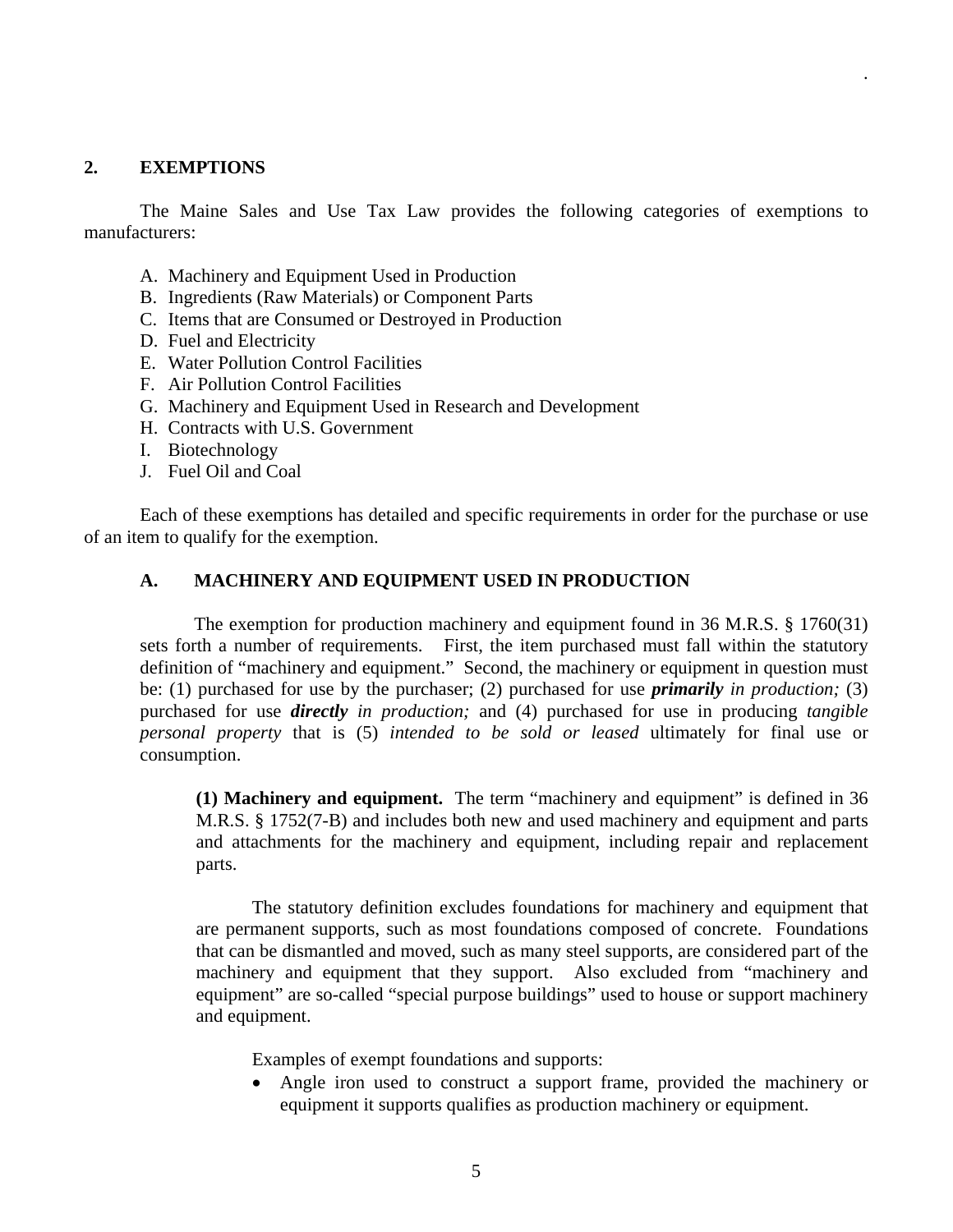A movable concrete base, provided the machinery or equipment it supports qualifies as production machinery or equipment.

.

Examples of taxable foundations or buildings:

- Permanently affixed concrete pillars on which a piece of production machinery sits.
- A kiln that houses machinery and equipment used in the drying of finished lumber is a special purpose building. The piping, controls and other equipment within the walls of the kiln, qualify as exempt machinery and equipment.

**(2) Use by the purchaser.** The purchaser of the machinery and equipment must also be the *user of machinery and equipment in the production process* in order to qualify for the exemption. *Lessors* of machinery and equipment under a true lease are not entitled to an exemption even though the lessee is using the machinery and equipment in production. The taxable "use" by the purchaser/lessor in this situation is the derivation of income through the leasing of the equipment**.** (See the exception for "sale/leaseback" transactions, explained in Part 3, section A(1) of this bulletin.)

 If a subsidiary of the manufacturer purchases equipment and allows the parent manufacturer to use it in the manufacturer's own production, the subsidiary may not purchase the equipment exempt since, as the purchaser, the subsidiary is not the user of the equipment in production.

**(3) Use primarily in production.** "Primarily" is defined in 36 M.R.S. § 1752(9-A) to mean more than 50% of the time during the period that begins on the date the machinery or equipment is first placed in service by the purchaser and ends either two years from that date or at the time that the machinery or equipment is sold, scrapped, destroyed or otherwise permanently removed from service by the taxpayer, whichever occurs first. Thus, if an item of machinery or equipment has multiple uses, it must be used in an exempt activity more than 50% of its time in operation (during the relevant time window) to qualify as exempt production machinery. For instance, a forklift may be used to move work in process between production machines, but also to load delivery vehicles, or to move raw material from one storage location to another. Only the time used in moving the "work in process" would qualify as "use in production." The amount of time in this function would need to exceed 50% of its total use in order for the forklift to be exempt as "primarily" used in production.

**(4) Use directly in production.** "Directly" is defined in 36 M.R.S. § 1752(2-A) to be operations that are "an integral and essential part of production," as contrasted with activities that are "simply incidental, convenient or remote to production." A wood planer in a furniture manufacturer's facility is clearly essential to the production of the finished furniture, while items in a machine shop used to maintain and repair production machinery are only "incidental" to production and are therefore not exempt.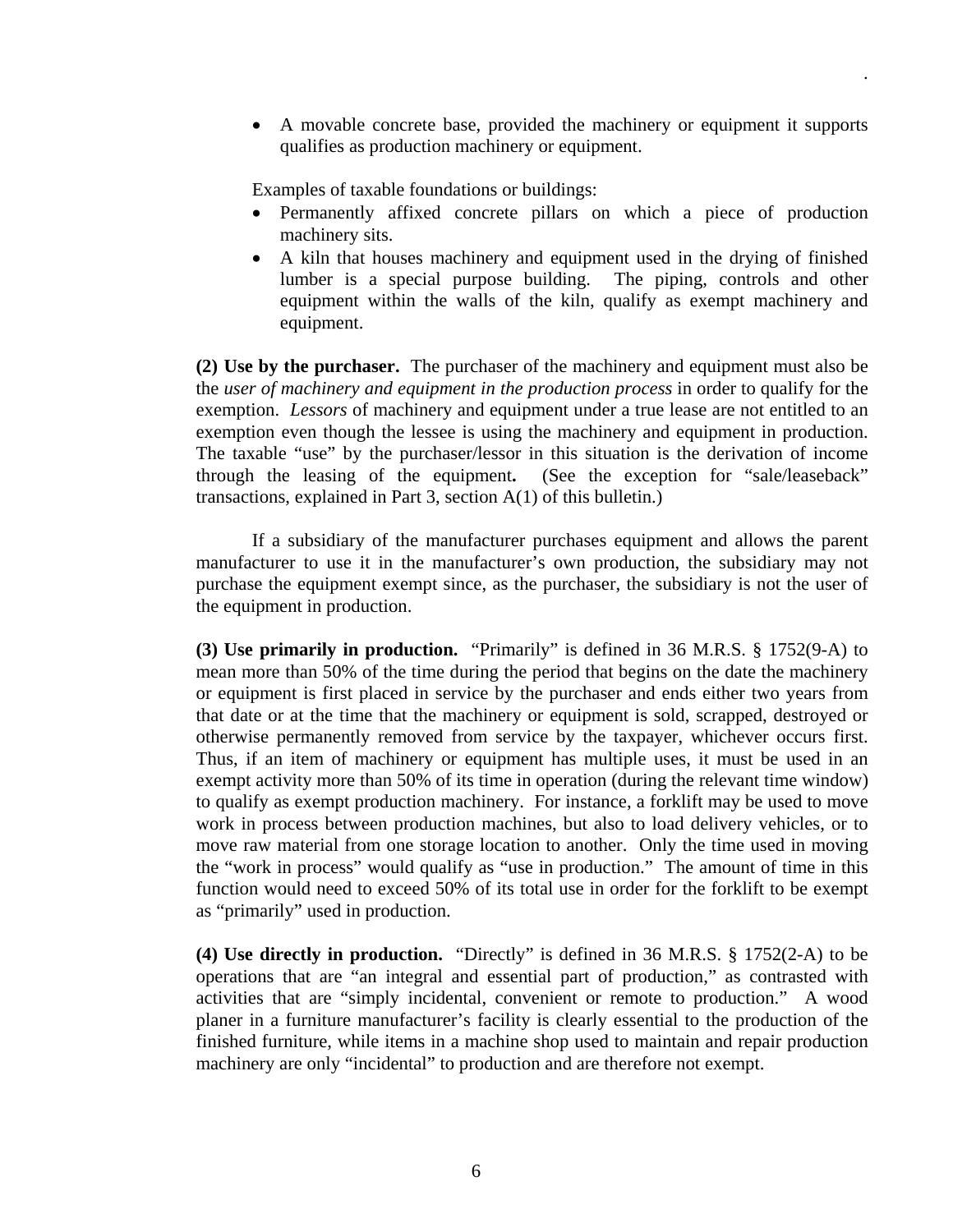The term "directly" does not include support operations. Machinery and equipment used in the following operations are taxable:

.

- Administrative operations;
- Storage and warehouse operations;
- Maintenance operations (including maintenance activities occurring in the production area itself);
- Receiving and shipping operations;
- Heating and lighting, including in production areas (except as provided in (i) below);
- Safety and fire protection (including those activities required by state or federal agencies); and
- Transportation on public ways between production sites.

 The following is a non-exclusive list of activities considered to be use "directly" in production:

**(a) Acting on raw materials**. The processing of raw material at the production site, or the holding of raw material as it is being processed.

*Examples: A wood planer acting on rough lumber to plane and reduce thickness; machinery that mixes raw materials before the raw material is added to the production line; a printing press that acts upon paper and ink in producing a printed product for sale; a rock crusher that crushes rock which is then further processed in a kiln as a part of the manufacture of cement for sale; a freezer used to flash-freeze vegetables in the production of frozen vegetables for sale.* 

**(b) Processing or holding "exempt materials."** The processing of exempt materials, or holding of such materials as they are being processed, so that they or the materials resulting from the processing can be used or reused in a production process or in connection with the operation of exempt machinery or equipment. As used in this Bulletin, "exempt materials" means works in process and materials purchased by the taxpayer that would be exempt in whole or in part under 36 M.R.S. § 1760(9-D) (fuel and electricity used at a manufacturing facility), 36 M.R.S. § 1760(9-G) (fuel oil or coal, the by-products from the burning of which become an ingredient or component part of tangible personal property for later sale), or 36 M.R.S. § 1760(74) (property that becomes an ingredient or component part of, or that is consumed or destroyed or loses its identity in production of, tangible personal property). "Exempt materials" may include raw materials, electricity, fuel, water, ice, steam, air, oil, gas, chemicals, gases, catalysts, grinding or blasting materials, reagents, lubricants, solvents, acids, printing plates, color separations, tagging materials, and other substances and materials used in connection with the operation of exempt machinery and equipment.

*Examples: A lime kiln that prepares chemicals for use in a kraft pulping process at a paper manufacturing facility; equipment that deionizes or demineralizes*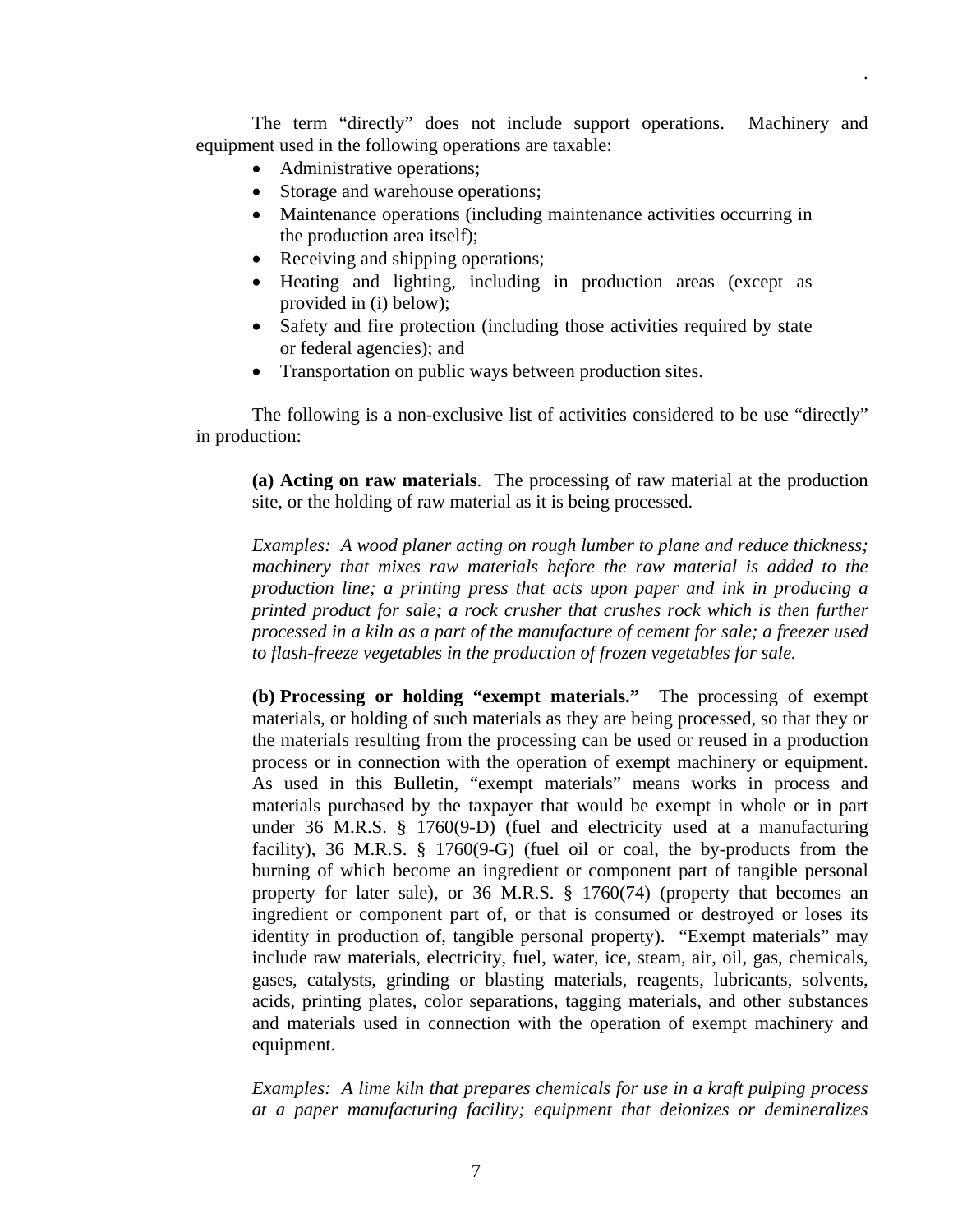*water for use by other exempt machinery and equipment; a chipper for wood used to fuel a boiler used to supply steam or electricity to saws and planers at a lumber mill.*

.

**(c) Handling or moving exempt materials.** The handling, moving or transmitting of exempt materials from one production machine to another; or between a storage area (or point of receipt if there is no storage) and the first production operation; or between a production operation and a temporary holding area prior to further production operations. However, transportation of raw materials or work in process on public ways between different production sites is not considered an activity "directly" in production.

*Examples: A forklift used to move lumber from a planer to a sanding machine; a conveyor system that moves work in process from one production machine to another, or from a storage pile at the point of receipt to the first production machine; piping used to move oil from a storage tank to a boiler used to generate electricity to power the other exempt machinery and equipment at a potato processing plant; conveyors used to move lime from storage at the point of receipt to a lime kiln used to prepare chemicals for use in a kraft pulping process at a paper manufacturing facility.* 

**(d) Protection or temporary holding of exempt materials or work in process.** Machinery and equipment that preserves, protects, or temporarily holds exempt materials (including work in process) between different production operations or that is used to temporarily hold exempt materials. "Temporary holding" as used in this Bulletin includes (1) equipment or functions designed to avoid delays in production resulting from reasonably anticipated fluctuations in the rate of supply or use of the stored items, and (2) equipment such as a tank, chest or tower used to hold exempt material previously processed and awaiting delivery to other production equipment for further processing or use. An item of equipment is presumed to be for "temporary holding" if it holds work in process or exempt material only for periods of less than 24 hours.

 *Examples: Steel racks used in temporary holding of finished lumber that is to be sized and cut; a holding tank used in temporary holding of raw material between two production machines; racks or "skids" used by a printer in the temporary holding of pages of printed material pending printing of additional pages, inserts or covers needed to produce the final product; bins used in sorting and temporary holding of yarns produced by a fabric manufacturer for subsequent use in weaving fabric; a tank used to hold a 12-hour supply of an exempt process chemical for use in the event of an interruption of supply.* 

**(e) Removal of waste products from production machinery.** Removal of waste or by-products from the immediate vicinity of exempt machinery and equipment, for the purpose of permitting that machinery and equipment to operate continuously.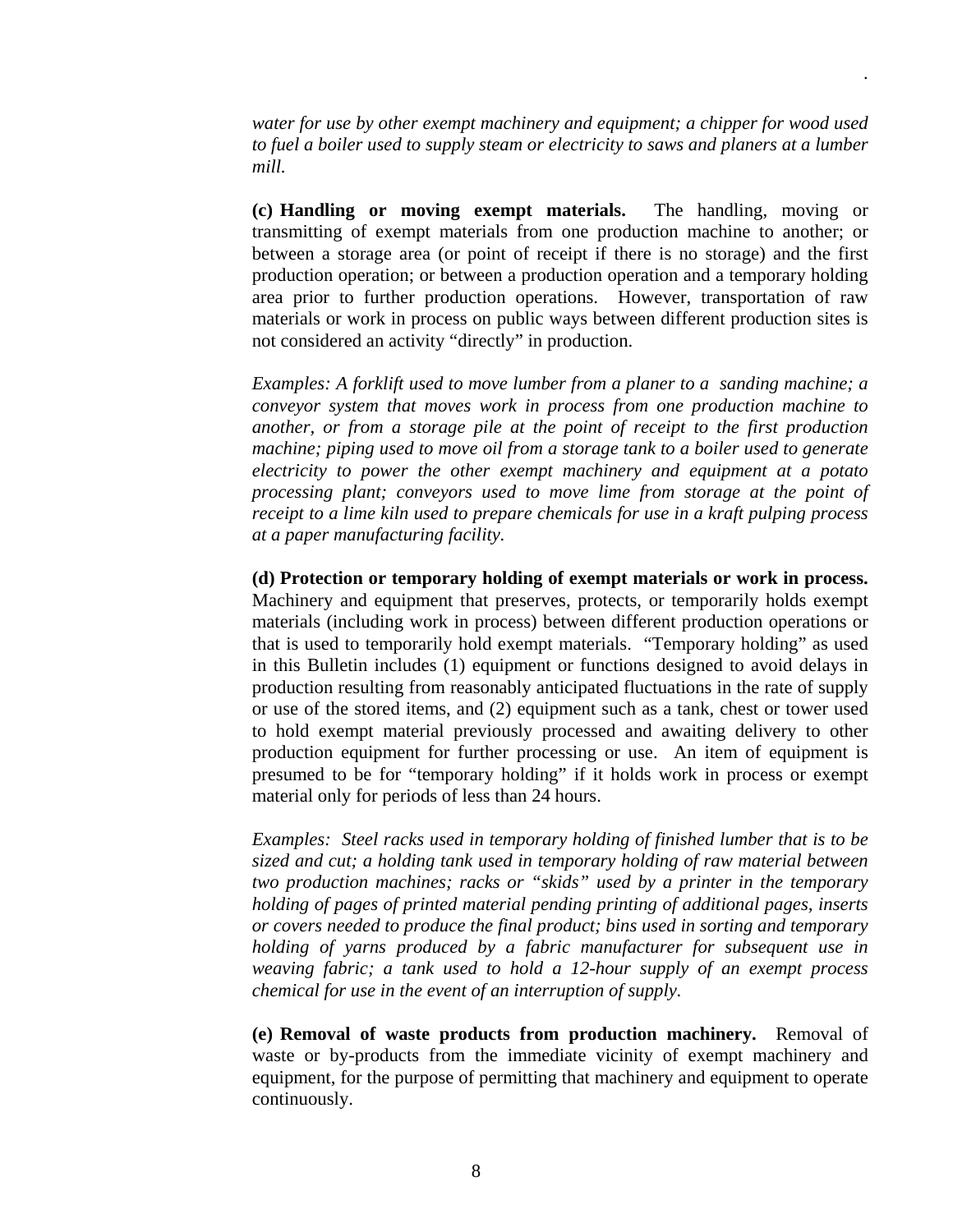*Examples: A conveyor used to remove chips and sawdust from the planer; an ash grate for a boiler used to produce steam and electricity to power manufacturing equipment at the same facility; a blanket wash application system for a printing press; a dryer hood and exhaust fan used to remove excessive moisture from a production machine.*

.

**(f) Control of exempt production machinery.** Manually or automatically controlling, or monitoring for the purpose of manually or automatically adjusting or controlling, the operation of exempt production machinery.

 *Examples: Process control computers, such as a computer that controls the cuts of a band saw; a temperature gauge for a boiler that produces steam or electricity used by other exempt equipment; a valve used to control the flow of gas used in welding; a camera used to monitor the shape of the plume of flame in a kiln used in a production operation to ensure that the kiln is functioning properly.* 

**(g) Testing or monitoring.** Testing or monitoring exempt materials (including work in process) if the equipment used for this purpose is physically attached to exempt machinery and equipment, or is used to test every item or batch of product or exempt material.

*Examples: A moisture meter that verifies the moisture content of 100% of the lumber used in making furniture; a chart recorder used to monitor the pH of water to be used in process or work in process held within a tank; a color density meter used to determine whether each batch of product meets color specifications for top grade product; a full volume detector used to ensure that the product container is properly filled and sealed.* 

**(h) In-line packaging operations (pre-storage).** Packaging operations that are part of a series of operations within the production line and that are performed before the final product is stored. Packaging operations that occur after the product has been placed in storage or that occur within a separate storage facility are not part of production.

*Examples: Machinery and equipment used to insert a compact disc into a cardboard sleeve and shrink-wrap it; equipment used to sort and count product for packaging; equipment used to box, bottle, can, or label product.* 

(**i) Machinery and equipment that controls the production environment.** Controlling the production environment by means of *specialized* plant lighting, ventilation, air purification or prevention of contamination, humidity or temperature regulation, or similar environmental control essential to a particular production process.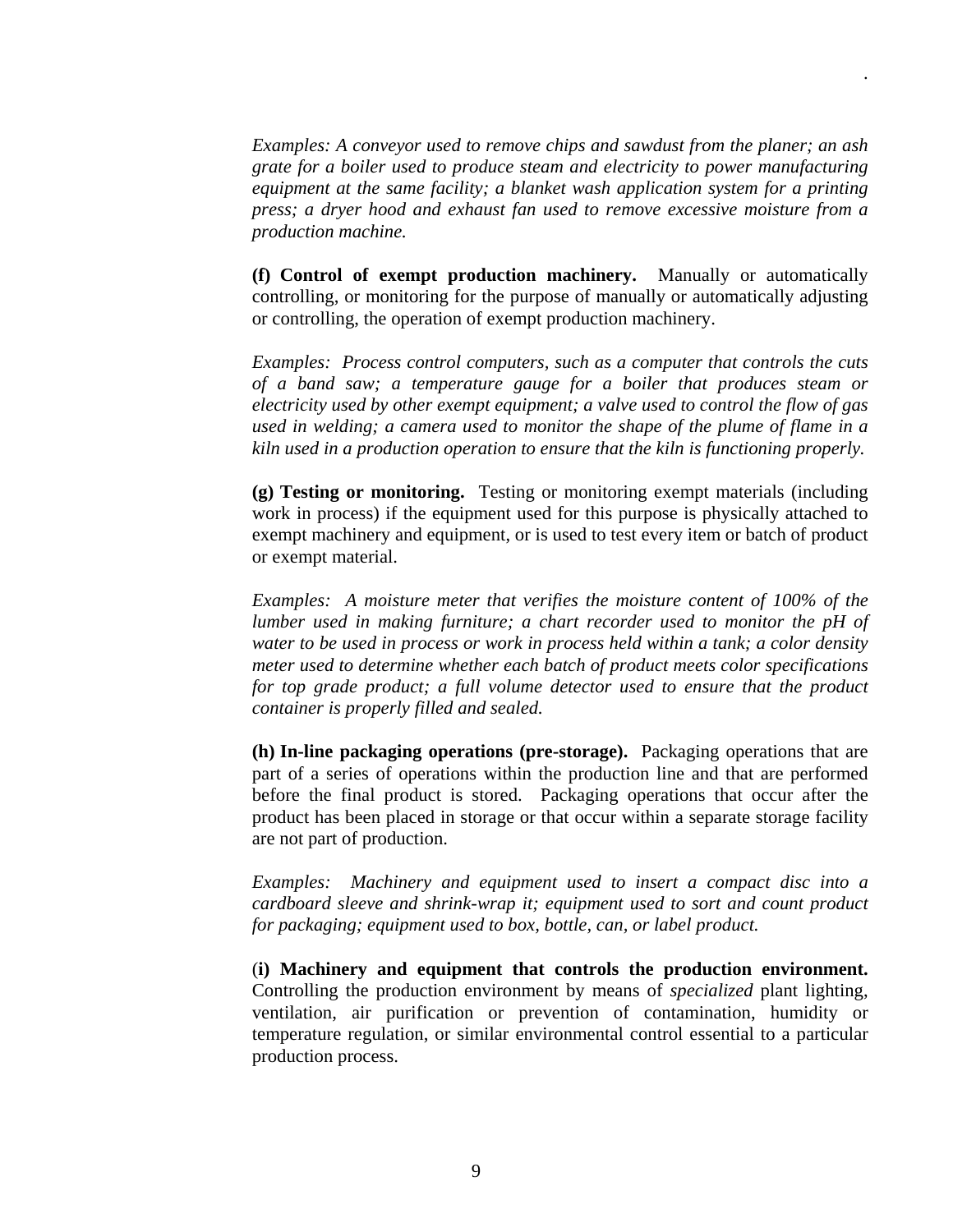*Examples: Air handling equipment used for a "clean room" in a computer chip manufacturing facility; equipment used to reduce contamination or to control temperature and humidity in a clean room; equipment used to monitor air quality in a clean room; air conditioning equipment connected or otherwise directed to computers used to control a manufacturing process; thermometers and humidity meters used to monitor the environment for process control computers or exempt electrical equipment.* 

.

**(j) Certain electrical equipment.** The last transformer at the manufacturing facility that steps electricity up or down to the voltage at which the electricity is primarily used by other exempt machinery and equipment, and wiring, switches and other electrical equipment between that transformer and other exempt machinery and equipment; and machinery and equipment used to avoid electrical damage to such transformer or other exempt machinery and equipment or to ensure uninterrupted power supply to exempt machinery and equipment, including by means of providing back-up or emergency power or surge protection.

*Examples: In a meat packing plant that receives 34.5KV electricity from the grid and steps the electricity down with its own transformer to 12KV, then transmits the electricity with its own wires to a second transformer that reduces the voltage to 480 volts for use at that voltage by its production machinery, the second transformer would be exempt.* 

**(5) Tangible personal property intended for sale or lease.** To be eligible for exemption, machinery or equipment must be used in the production of tangible personal property that is intended to be sold or leased ultimately for final use or consumption. "Tangible personal property" is defined in 36 M.R.S.  $\S 1752(17)$  as something that can be seen, touched or perceived by the senses. The definition specifically includes electricity.

 The product being produced must also be sold or leased *as tangible personal property*. Machinery and equipment used to produce property that will be sold as *real property*, or that will be used by the producer rather than sold, does **not** qualify for exemption. For more on this topic, see Instructional Bulletin No. 28 ("Installing Tangible Personal Property in Real Property").

Examples:

- A cabinetmaker who produces and installs kitchen cabinets and passes title to the cabinets after installation is selling real property, not tangible personal property. The cabinetmaker's purchase of machinery and equipment does not qualify for exemption.
- A cabinetmaker who produces and installs kitchen cabinets and passes title to the cabinets before installation is engaged in selling tangible personal property. The cabinetmaker's purchase of machinery and equipment would qualify for exemption.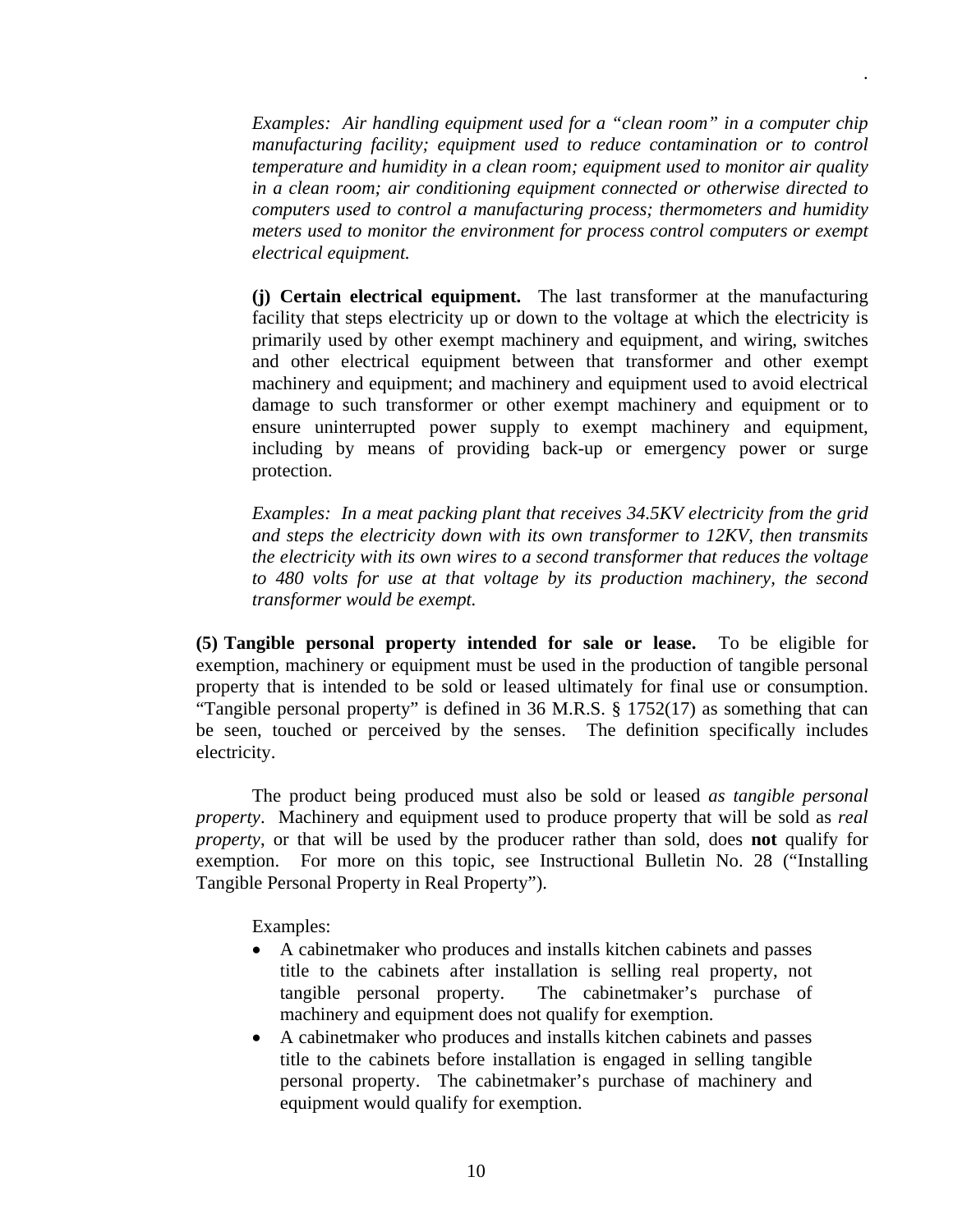A retailer that manufactures free-standing shelving units for its own use is not selling the shelves. The retailer's purchase of machinery and equipment to build the shelves does not qualify for exemption.

.

# **B. INGREDIENTS (RAW MATERIALS) OR COMPONENT PARTS**

 36 M.R.S. § 1760(74) provides an exemption for tangible personal property that becomes an ingredient or component part of the item being produced. This category includes all raw materials that get physically converted into, or physically attached to the finished product, including tags and labels.

# **C. ITEMS THAT ARE CONSUMED OR DESTROYED IN PRODUCTION**

 36 M.R.S. § 1760(74) provides an exemption for tangible personal property, other than fuel or electricity, that is consumed or destroyed or loses its identity in the production process. These are items that have a normal life expectancy of less than one (1) year in the use to which they are applied. Rule 303 provides additional guidance on this topic.

Examples of items that are consumed or destroyed in the production process:

- Items that are essential to the operation of production machinery and equipment, such as lubricants;
- Items that come in contact with raw material but does not become part of the finished product, such as solvents.
- Items that come in contact with raw material and are no longer of use afterwards, such as sandpaper.

Examples of items that are **not** consumed or destroyed in the production process:

- Items that are consumed or destroyed before production begins, such as lubricants for a chain saw used to harvest trees to be manufactured into lumber;
- Items that are consumed or destroyed after production ends, such as lubricants for a forklift used primarily to move finished product from storage to trucks for shipment to customers.
- Items that are not used "directly" in production.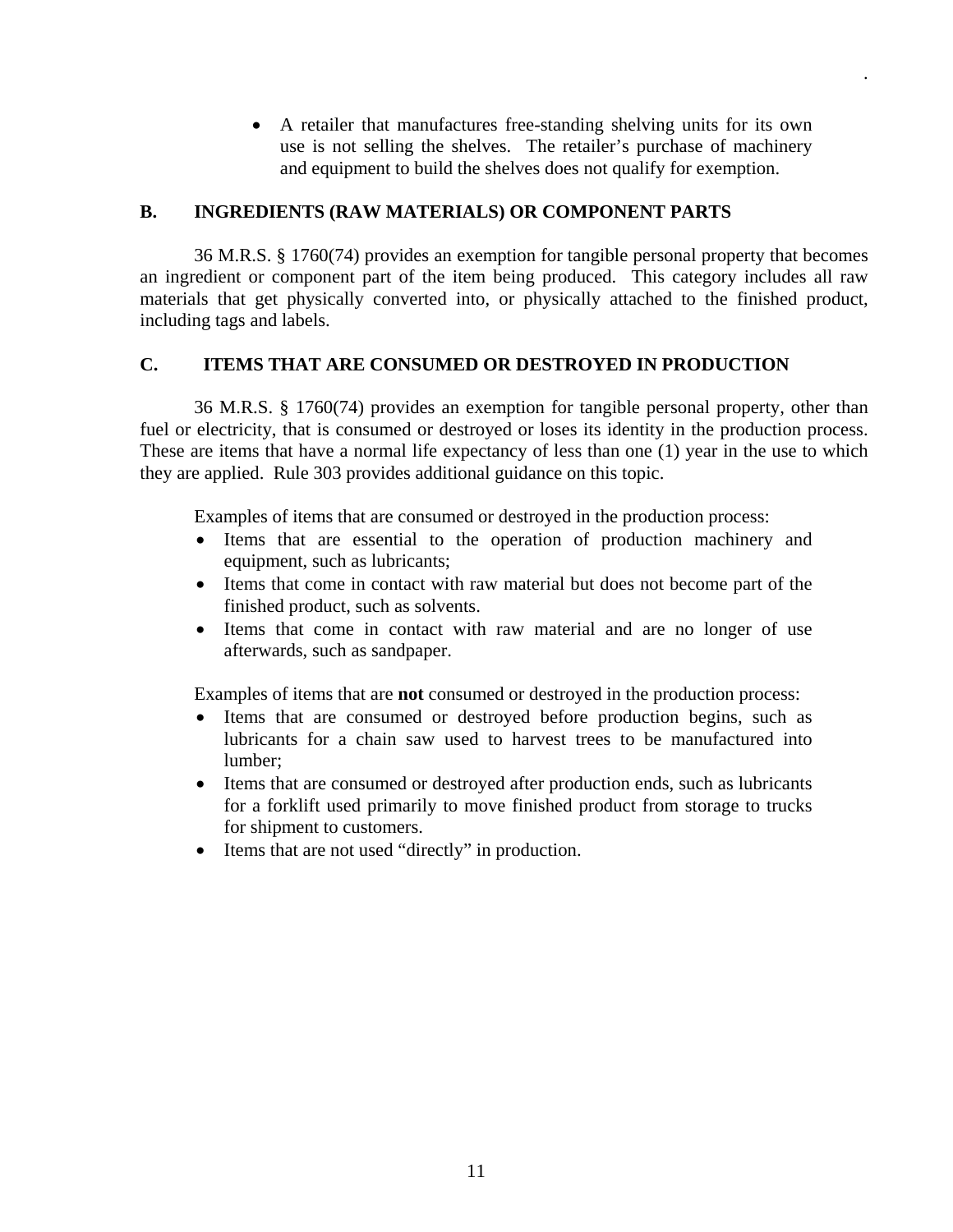#### **D. FUEL AND ELECTRICITY**

 36 M.R.S. § 1760(9-D) provides a partial exemption for fuel and electricity used at a "manufacturing facility." 95% of the cost of the fuel and electricity is exempt, while the remaining 5% is subject to the general sales tax rate. This partial sales tax exemption applies to all types of fuel, including #2 heating fuel, diesel fuel, oxygen, acetylene, and wood chips.

.

 A manufacturing facility is defined in 36 M.R.S. § 1752(6-A) as a site where production machinery is located.This includes all machinery, equipment, structures and facilities located at the site and used in support of production or associated with the production. If a site includes production machinery, all fuel and electricity used at that site is eligible for the partial exemption. Separate electric meters, fuel tanks or heating systems need not be maintained for the purpose of separating production areas from non-production areas.

 A site at which mobile production equipment is temporarily located may also constitute a "manufacturing facility." The 95% energy exemption applies to fuel used in qualifying mobile production equipment used at this type of temporary site, such as certain wood chippers, rock crushers, cement mixers, firewood processors, and soil screening equipment. The partial exemption would also extend to fuel used in equipment that loads a piece of mobile production equipment that otherwise qualifies for exemption -- for instance, fuel used by a machine that loads a wood chipper temporarily located in the yard. The partial exemption does not extend to fuel used in transportation or other non-production activities – for instance, fuel used in a skidder moving logs from the woods to the yard would not qualify.

 A manufacturing facility does not include a site at which a retailer is primarily engaged in making retail sales of items that it does not produce itself. Thus, for example, a hardware store is not a "manufacturing facility," and is not entitled to the 95% energy exemption, merely because it has a key cutting machine on the premises.

#### **E. WATER POLLUTION CONTROL FACILITIES**

 36 M.R.S. § 1760(29) provides an exemption for water pollution control facilities. In order to qualify for this exemption, a facility must be certified by the Commissioner of Environmental Protection ("DEP") as a facility that is engaged in disposing, isolating or treating of water-borne industrial or other waste. Once a facility has been certified by DEP, an exemption is allowed for any materials used in the construction, repair or maintenance of the facility, as well as for any machinery and equipment used primarily for reducing, controlling or eliminating water pollution. This includes, but is not limited to, thickeners, incinerators, pipelines or conduits, pumping stations, force mains and all other constructions, devices, appurtenances and facilities used for collecting or conducting water borne industrial or other waste. It does not include supplies other than maintenance materials and pollution control chemicals. It does not include septic tanks and the pipelines and leach fields connected to septic tanks.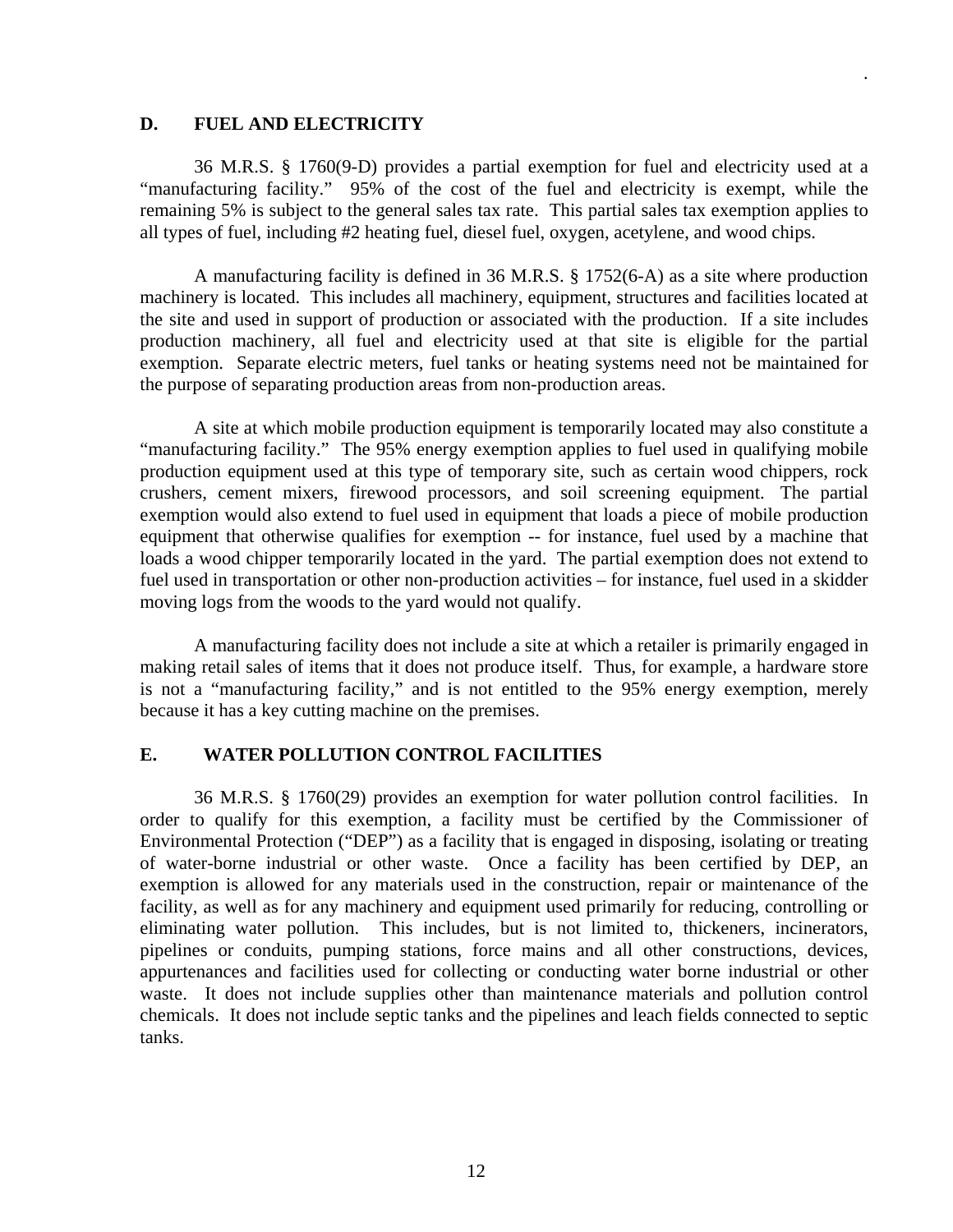#### **F. AIR POLLUTION CONTROL FACILITIES**

 36 M.R.S. § 1760(30) provides an exemption for air pollution control facilities. In order to qualify for this exemption, a facility must be certified by DEP as a facility that is engaged in reducing, controlling, eliminating or disposing of industrial or other air pollutants. Once a facility has been certified by DEP, an exemption is allowed for any materials used in the construction, repair or maintenance of the facility as well as for any machinery and equipment used primarily for reducing, controlling or eliminating air pollutants. This does not include machinery or equipment installed for the benefit of people, such as air conditioners, dust collectors, fans and similar items; nor does it include facilities designed or installed for the reduction or control of automobile exhaust emissions.

.

# **G. MACHINERY AND EQUIPMENT USED IN RESEARCH AND DEVELOPMENT**

 36 M.R.S. § 1760(32) provides an exemption for machinery and equipment used in research and development. As with the exemption for production machinery, several requirements must be satisfied:

- The item being purchased must be machinery and equipment;
- It must be used by the purchaser in research and development;
- It must be used directly in research and development; and
- The machinery or equipment must be used *exclusively* in research and development.

 "Research and development" for the purposes of this exemption is limited to the experimental and laboratory sense of that term. It does not include the ordinary testing or inspecting of materials or products for quality control, efficiency surveys, management studies, consumer surveys, advertising, or promotions. It also does not include research done in connection with literary, historical or similar projects.

#### **H. CONTRACTS WITH U.S. GOVERNMENT**

The exemptions mentioned in paragraphs A through D also apply to those entities engaged in the production of tangible personal property pursuant to a contract with the United States Government or any agency thereof.

#### **I. BIOTECHNOLOGY**

 Although the term "production" as defined in 36 M.R.S. § 1752(9-B) excludes biological processes generally, it does include "biological processes that are part of an integrated process of manufacturing organisms or microorganic materials through the application of biotechnology." As a result, the exemptions mentioned in paragraphs A through D also apply to entities engaged in biotechnological applications.

These applications include recombinant DNA techniques, biochemistry, molecular and cellular biology, immunology, genetics and genetic engineering, biological cell fusion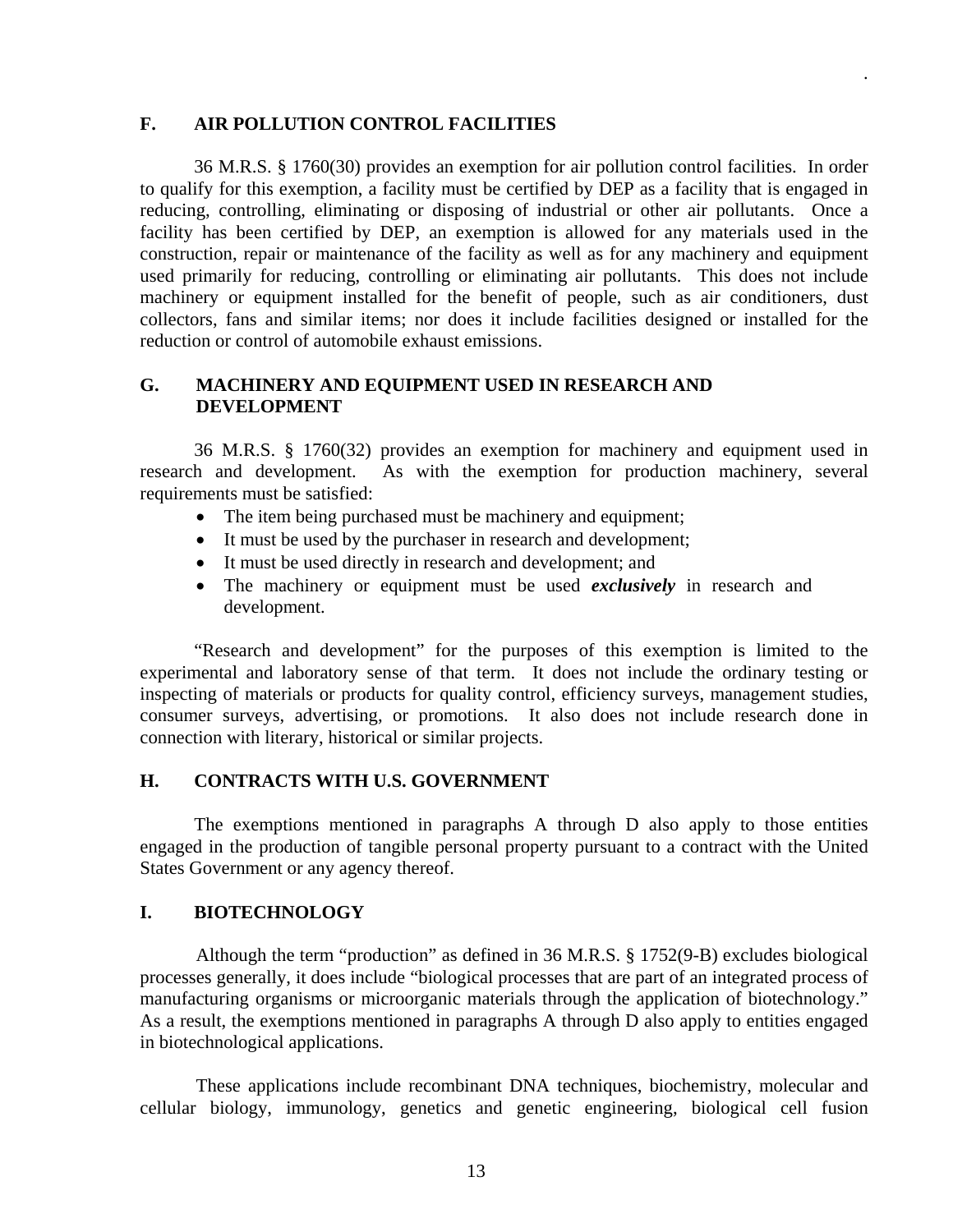techniques and new bioprocesses using living organisms or parts of organisms to produce or modify products, improve plants or animals, develop microorganisms for specific uses, identify targets for small-molecule pharmaceutical development, transform biological systems and useful processes and products or to develop microorganisms for specific uses.

.

With respect to research and development in biotechnological applications, the exemption for machinery and equipment includes instruments and supplies, such as microscopes and diagnostic testing materials. See 36 M.R.S. § 1760(32) for more detail.

#### **J. FUEL OIL AND COAL**

 36 M.R.S. § 1760(9-G) provides an exemption for the use of fuel oil or coal in those situations where the by-products that result from the burning of the fuel or coal become an ingredient of tangible personal property being produced for sale.

#### **3. OTHER IMPORTANT CONSIDERATIONS**

#### **A. LEASING**

Generally speaking, the exemption for production machinery and equipment does not apply to machinery and equipment being leased. The exemption provided to a manufacturer does not extend to the lessor of equipment even though the equipment will be used in production. The lessor is generally liable for use tax on the cost of the equipment being leased.

The following are exceptions to this general application:

**(1) Sale/leaseback transactions.** If machinery and equipment that qualifies for exemption is purchased by a manufacturer and subsequently sold to and leased back from a lessor, the sales/use tax exemption still applies. It is immaterial whether the original purchase and subsequent sale/leaseback transaction occur simultaneously or at some time in the future or whether actual use of the machinery and equipment is made by the manufacturer before the sale/leaseback transaction occurs.

**(2) Lease "in lieu of purchase."** A lease that is determined by the State Tax Assessor to be a lease "in lieu of purchase" is a "sale" as defined in 36 M.R.S. § 1752(13). Machinery and equipment being purchased pursuant to a lease in lieu of purchase meets the requirement of "use by the purchaser" and would be exempt provided it meets the other requirements of exemption. For more on this topic, see Instructional Bulletin No. 20 ("Lease and Rental Transactions").

**(3) Interim Rentals.** Machinery and equipment being rented under the "interim rental" provision of the statute (36 M.R.S. § 1758) is treated as a sale, with the lessor being the retailer, the rental payment being the sale price and lessee being the purchaser/consumer. An interim rental, therefore, meets the requirement of "purchase by the user" and is exempt provided it meets the other applicable requirements of the law.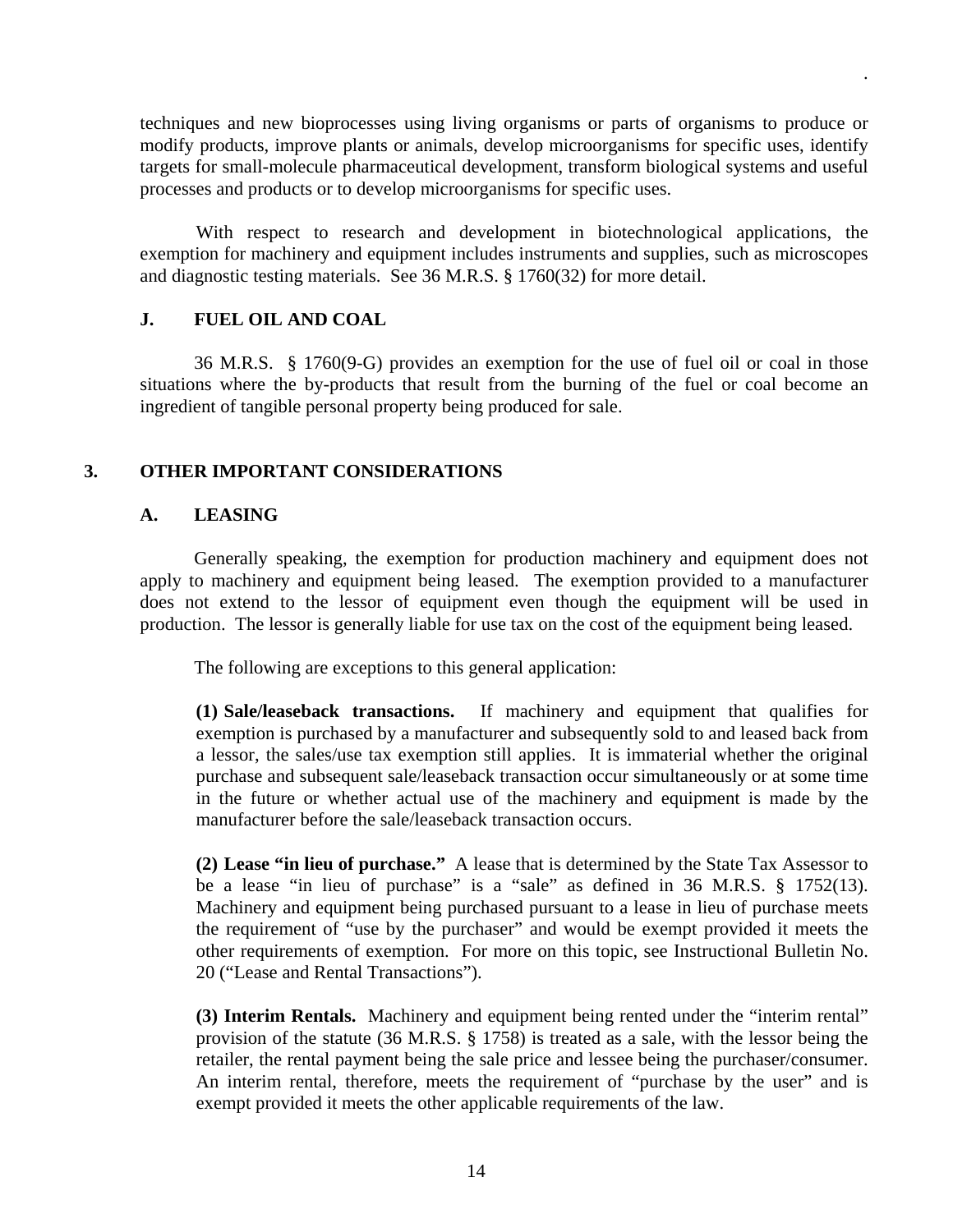# **B. TRANSPORTATION**

As noted above, machinery and equipment must be used "directly" in production in order to qualify for exemption. Moving work in process between production machines is a qualifying activity. Transportation of raw material to the production site, transportation of work in process on public ways between production sites and transportation of finished products to customers are all non-qualifying activities.

.

 Certain vehicles used in interstate or foreign commerce may be exempt pursuant to 36 M.R.S. § 1760(41), depending upon the circumstances. For more information on this subject, see Maine Revenue Services Rule 318 ("Instrumentalities of Interstate or Foreign Commerce").

# **C. BY-PRODUCTS AND RECOVERED RAW MATERIALS**

The manufacturing process generally results in a certain amount of waste. In many situations this waste must be disposed of. In certain manufacturing environments it can be recycled, sold as a by-product or used as an ingredient of another product. Removing waste from a production machine is an activity that is considered "directly" in production. Machinery and equipment that handles or processes the product after that point may or may not qualify for exemption.

Examples of **exempt** activities involving by-products and recovered raw materials:

- Re-cycling the by-product or recovered raw material back into production. This activity is "directly" in production and machinery and equipment used primarily for this purpose is exempt.
- Using the by-product or recovered raw material as an ingredient in the production of another product. This activity is also considered "directly" in production and machinery and equipment used primarily for this purpose is exempt.

Example of a **taxable** activity involving by-products:

• Selling the by-product "as is." In this case, removing the waste from the production machine is "directly" used in production, but machinery and equipment used after this point is **not** used directly in production since nothing more is done to the by-product to change its form, character, or composition.

#### **D. TANGIBLE PERSONAL PROPERTY VS. REAL PROPERTY**

 The purchase by a construction contractor of materials for the construction of real property (buildings, fixtures attached to buildings, etc.) or for incorporation into real property does not qualify for the machinery and equipment exemption.

Examples of such items are: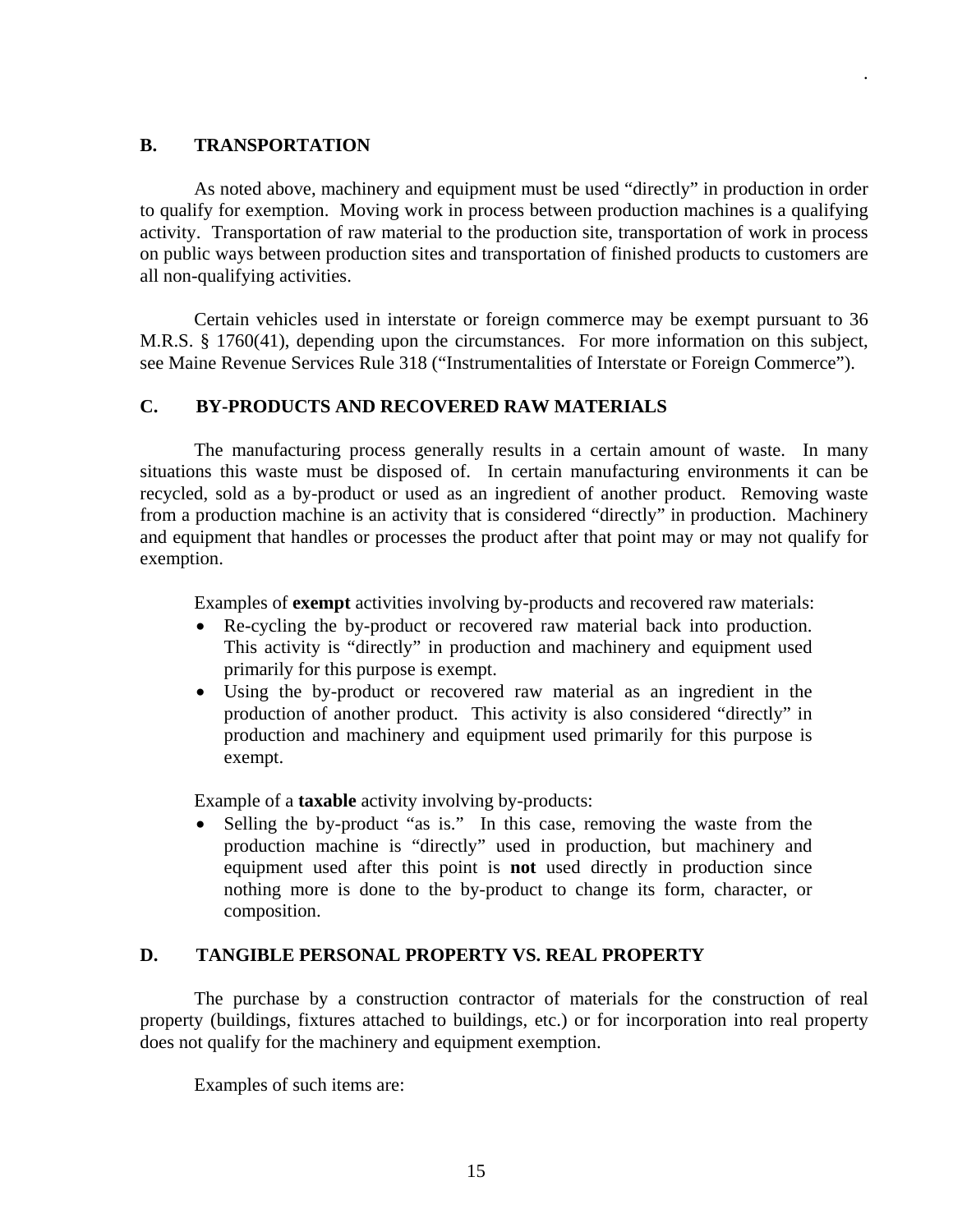Wires, conduits, outlets and other electrical items installed to facilitate the use of the building as a building rather than for purposes of a particular production process;

.

- Heating and air conditioning units (including ductwork) installed to facilitate the use of the building as a building, rather than for purposes of a particular production process such as that described in Part 2, section A(4)(i);
- Special purpose buildings;
- Permanent foundations composed of concrete.

 If machinery and equipment is purchased as tangible personal property *before* being incorporated into realty and, as tangible personal property, meets all of the other requirements of exemption, the machinery and equipment would qualify for exemption. Since this type of arrangement between the contractor and the purchaser is the exception, rather than the norm, manufacturers are cautioned that proper contractual terms are necessary for correct application of the exemption. For more information on this topic, see Instructional Bulletin No. 28 ("Installing Tangible Personal Property in Real Property").

#### **E. EXEMPT PURCHASE DOCUMENTATION**

 A manufacturer claiming that the purchase of tangible personal property qualifies for exemption must provide its vendor form ST-A-117 ("Industrial Users Blanket Certificate of Exemption"). The certificate can be found at www.maine.gov/revenue/forms/sales/salesforms.htm. The manufacturer should indicate on this certificate the grounds for exemption by checking off the appropriate category. The vendor should retain this certificate in its file to document the exempt sale. If multiple purchases are made from one vendor, the certificate may act as a "blanket" certificate, covering all subsequent purchases of like items. It is the **responsibility of the purchaser** to understand all requirements of the law before claiming any exemption. The purchaser must also be able to prove that a purchase meets the qualifications of the exemption.

#### **F. DIRECT PAY PERMIT**

 Pursuant to Rule 308 ("Direct Pay Permits"), certain manufacturers and utilities that commonly acquire a substantial amount of tangible personal property under circumstances making it impractical to determine at the time of purchase whether the use will be taxable or exempt, may qualify for a "direct payment permit" issued by Maine Revenue Services. This permit allows the manufacturer to purchase most items of tangible personal property without paying tax -- but the purchaser then becomes accountable directly to the State for payment of appropriate use tax. The direct pay permit must be provided to the vendor at the time of purchase to document the exempt sale and, as with the blanket certificate of exemption, need only be provided once to cover subsequent purchases of like items. See Rule 308 for more information and qualifications.

# **4. ADDITIONAL INFORMATION**